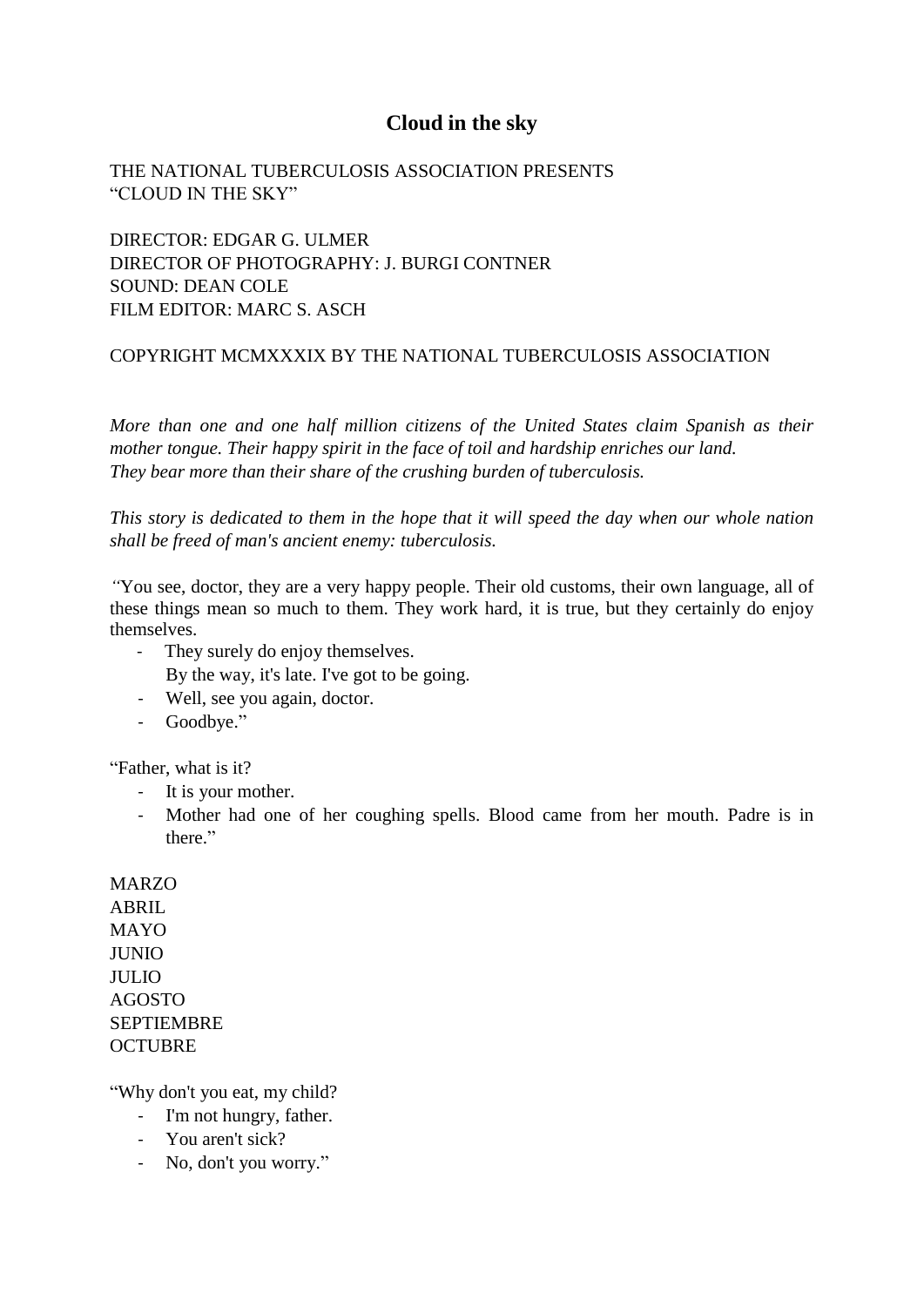"I am worried, my child.

- Don't, father.
- I can't help it. Since your mother left us a year ago, you have been coughing, you don't eat, you feel tired. I have watched you.
- I'm tired, yes. Maybe I'm still growing. Wouldn't that be funny?
- There, you see?
- I see nothing. It hasn't rained in so long, there's dust in the road. Some of it got in my throat. I won't have you worry about me. I'm alright. It's late. You have to get up early to go to work. Good night, dearest.
- Good night."

"Tired she was. It's not the work. And how she coughed, just so you began, my dear."

"Consuelo, I have seen you praying. Peace and consolation are the blessings that our Blessed Mother gives to her children.

- Father, I'm afraid. My mother was taken from us. And now, I am ill. I cough, I'm tired all the time. I have the same signs that she had. Help me, father. Help me!
- Yes, Consuelo. I will help you. I will give you the blessings of the church and all the consolations of religion. But you must take my advice: you must go to a doctor at once. He can and he will help you. You must not use patent medicines. You must not use home remedies. God has made us to understand and to know. He has given us an intelligence. He has also given us science. And the doctors spend their lives curing and helping those who are ill and who suffer. God wants us to use the gift that He has given us from heaven. You must go to a doctor, Consuelo."

"Well now, let's see now."

(N) CHRONIC LOWER RESPIRATORY AFFECTIONS… NO (O) ISCHIO-RECTAL ABSCESS (P) PAIN… NONE (Q) FEVER… SLIGHT – AFTERNOON (R) LOSS OF WEIGHT… 10 POUNDS (S) LOSS OF ABILITY TO WORK… YES (T) FATIGUE… YES (U) SLEEP (V) NIGHT SWEATS… NO (W) CONFINED TO BED… NO (X) DELAYED RECOVERY OTHER ILLNESSES… NO PRESENT ILLNESS (A) COUGH… SLIGHT – 5 WEEKS (B) HEMOPTYSIS, DATE AND AMOUNT… NO (C) EXPECTORATION, DATE AND AMOUNT… SLIGHT (D) DYSPNOEA… NONE (E) HOARSENESS, FREQUENT OR TRANSITORY (F) CHRONIC UPPER RESPIRATORY AFFECTIONS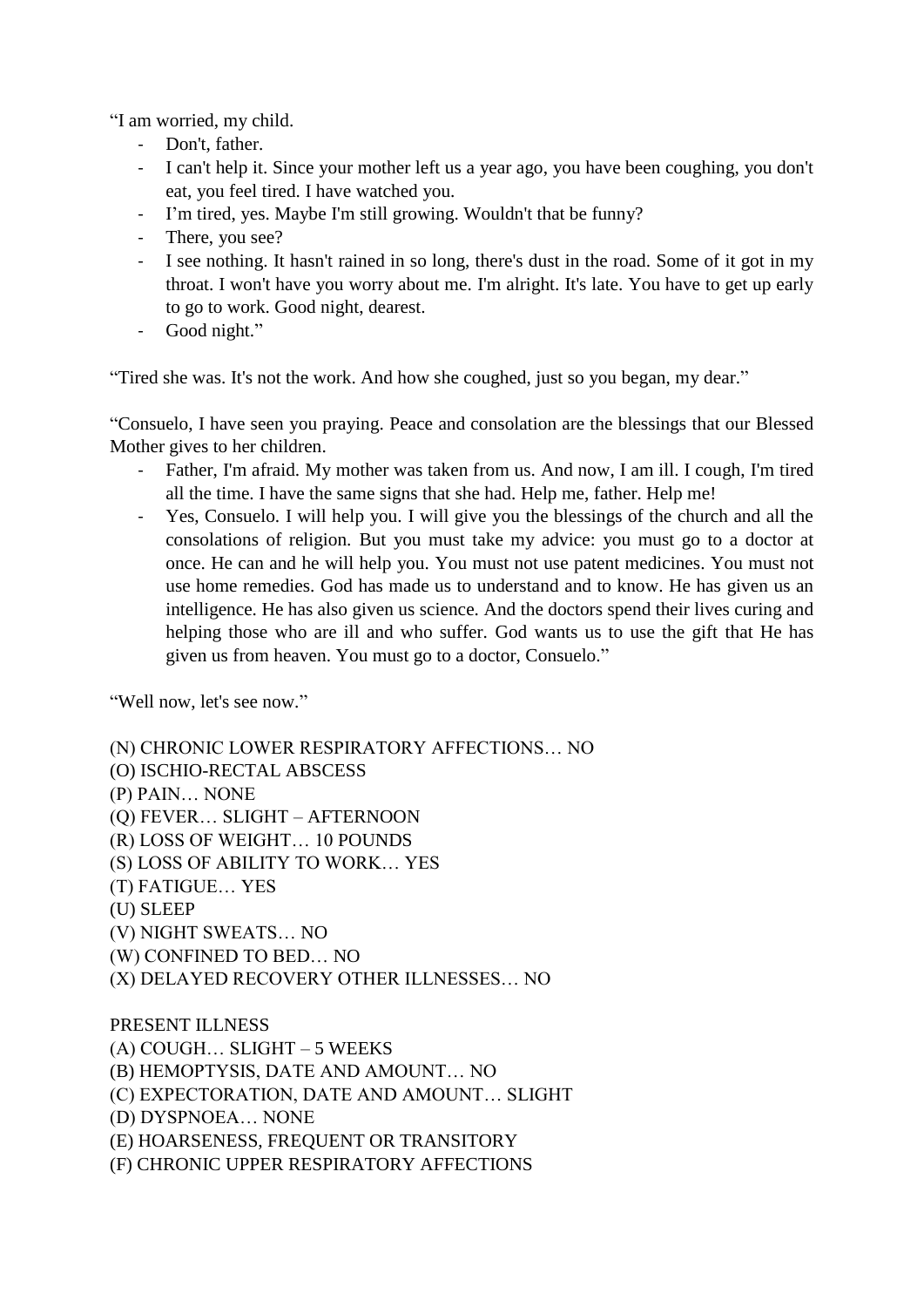(G) SINUS… NORMAL (H) THROAT CONDITION… NORMAL  $(I)$  TEETH $\ldots$ " (J) APPETITE… VERY POOR (K) DIGESTION

"Now come along, young lady."

"Step up, young lady, please. Put your chin. This wonderful X-ray light goes right through your body and makes a picture of the inside of your chest on the film. Then we can see if any damage has been done to your lung. With the ear, we hear the sounds in the lung, true. But the picture is even better and more exact. With the X-ray, we can now find tuberculosis in the early stage before there are any other signs.

Step aside, please.

You know, Consuelo, if I had my way about it, every young person, no matter how well he may be, would be x-rayed. That may come someday."

"We do not know enough of this world, Pedro. If I only would take Consuelo's mother to the doctor, but we are afraid of doctors.

- How should we know? Nobody tells us.
- That is what we think. But it is not true. Men and women go around telling us about the sickness. They try to explain us but do we listen them? No. We did not even pay attention. Pedro, I know so well the symptoms. Her mother had them too. Oh, I am so… so, so afraid."

"I must say this is a good way to entertain your young man. Am I supposed to entertain him or what?

- Why not? He's going to be around the house if I ever marry him.
- That sounds like my Consuelo. Give it to him! Never allow a man to be too sure. You look better now. I think the doctor has helped you already but don't forget he will tell me tomorrow all about how your lungs look."

"See, López, all this is healthy lung. But there, a shadow, like a little cloud in the sky. That means trouble beginning in the lung.

- I suspected it. Like mama, like daughter.
- No, no. Tuberculosis is not inherited. It is passed from one person to another. Now let me show you what I mean."

"Sit down.

The germs that cause tuberculosis grow in the lungs of the person who has the disease. The germs are very small. Whoever comes close to the mouth of the person who has tuberculosis is likely to pick up some of the germs. And once the germs are in the mouth of a healthy person, they may find their way into the lungs. This is how the seed of tuberculosis is planted: a mother kissing her child; a sneeze or a cough; sleeping together; sick people spit on the ground, a child later picks up the germs on his fingers and carries them to his mouth. A sick person can be healed, but in the meantime, he spreads the disease to many other persons with whom he comes in contact. If he is cared for in a sanatorium, his diseases cannot spread.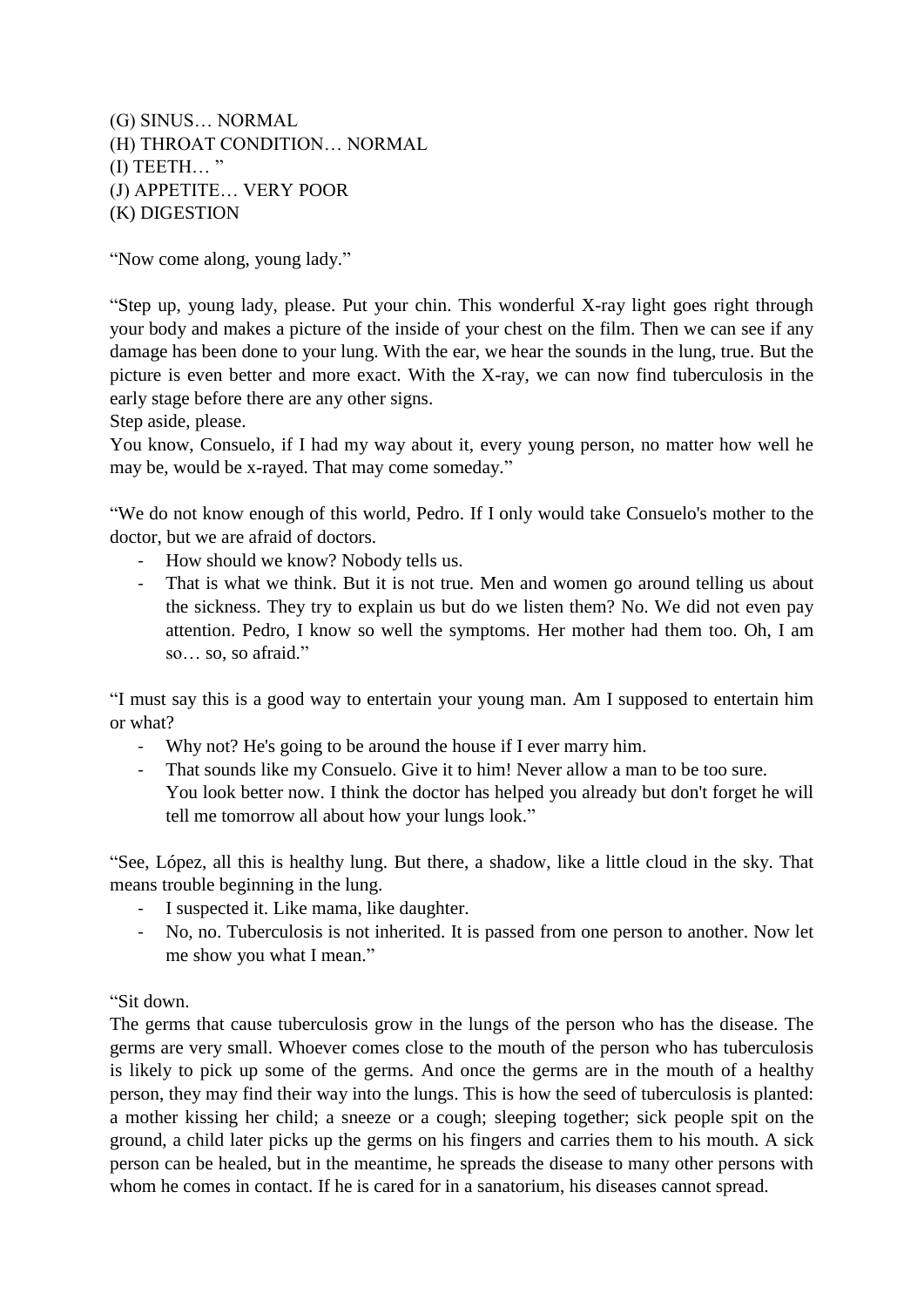- But what can I do?
- We will send Consuelo to a sanatorium and there she will get well.
- Yes, I have seen them. They are beautiful. But we are poor. Those places are for rich people. Not for people like us.
- No, no. They're for all. All people in an enlightened community know that tuberculosis is not only a personal misfortune, but that it threatens every household. Tuberculosis knows no line of race, religion or social status, so people gladly support a sanatorium knowing that thereby their own children will be protected.
- That sounds reasonable. But can my Consuelo be taken to such a place?
- Certainly. I will have one of the nurses of the Health Department come to you and make arrangements to take Consuelo to the sanatorium.
- Thank you, doctor.
- Never mind, but there is one more thing. Juan and Maria must be examined also. Tuberculosis in its early stages is without symptoms, so don't forget to bring them here. I will make a tuberculin test first, and if that shows that the germs are in their bodies, then they too must be x-rayed."

"It didn't hurt."

"Everybody's talking about you and your daughter. Is she really in one of those sanatoriums?

- Yes.
- And how did you do it?
- I listened and did what the doctor told me.
- I think you sold your soul to the devil.
- What do you mean?
- Oh, you know: how to make people do what you want them to do.
- Oh, that is exactly what I did.
- You mean that?
- Of course not. You are the most ignorant man I ever saw. I listened and I learned. That is the trouble with you. You are ignorant and won't learn.
- You're just as ignorant as I am, but you can learn, I can learn too.
- Pig!
- What?
- You are a pig to spit on the floor. Of all rotten things to do, you spit on the floor. You dumbbell!
- What is the matter with you, López? I spit where I like, so do you.
- I do not. I know better. Let me show what the doctor explained to me.
- No, thanks.
- I have a book, and I want you to see it by yourself. Come on."

"Consuelo, is she really going to be well again?

- Of course, she's looking splendid, she's getting stronger every day.
- Every day, Miss Solis?
- Certainly, why do you ask?
- She's been at the sanatorium for nearly a year. That's a lot of days. She sure must be powerful strong by now.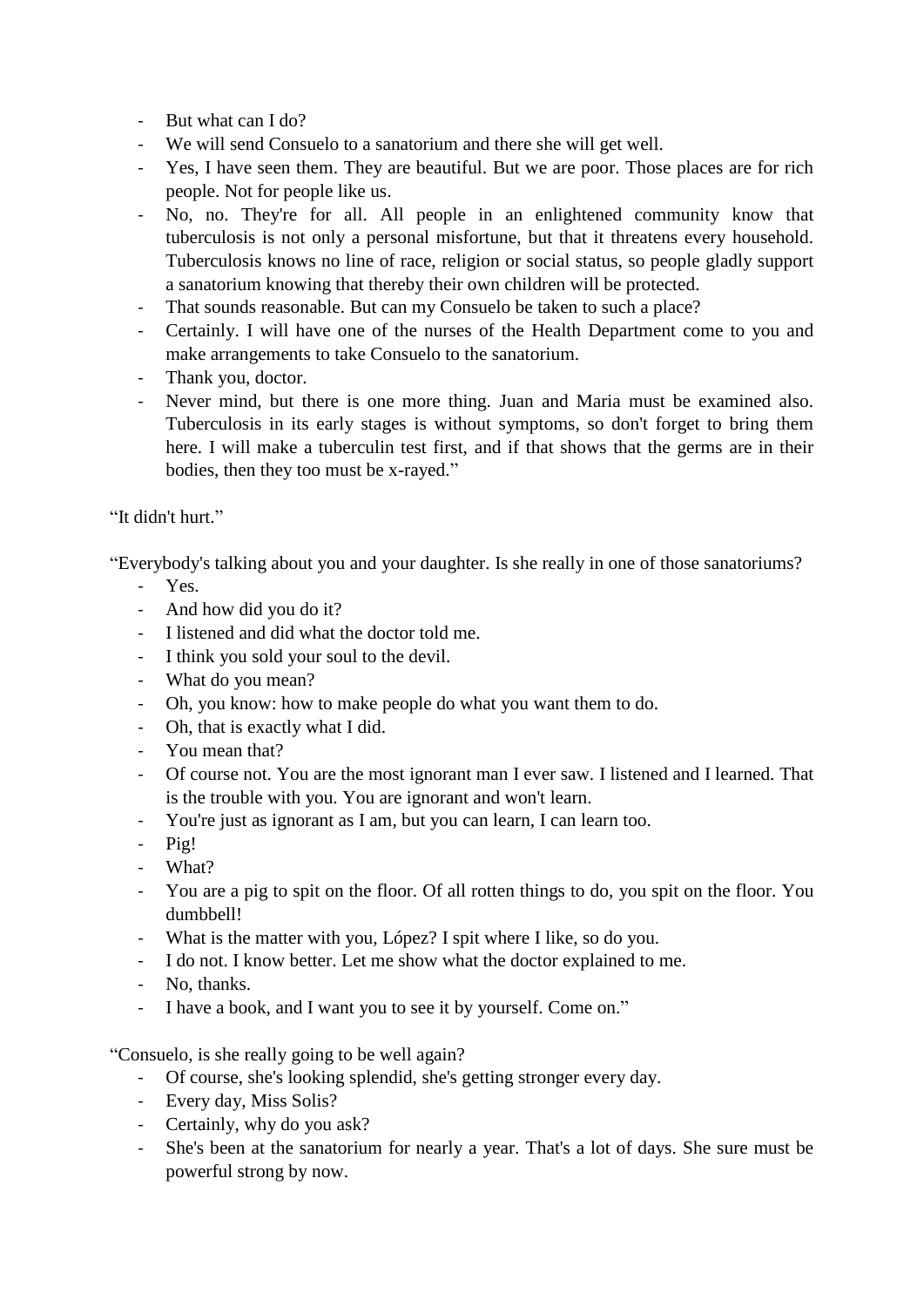- Juan, you surely have all figured out. How do you do, nurse? You are so nice to come so often.
- Well, I have to look after all of you. Consuelo and the doctor always ask about you.
- Children are doing fine. Fresh air, good food, plenty of rest, fresh vegetables... You see, we grow them ourselves.
- That's fine, Mr. López. The doctor asked me to remind you however that it's been nearly a year since Juan and Maria were examined and he wants you to bring them in again.
- Certainly. But would you mind to come to my home and tell me how is Consuelo?"

"That's a good girl. Well, you'll be going home soon. Aren't you glad?

- Of course. But...
- But what?
- I don't know how I can thank all of you."

*No se lo des a nadie, cielito lindo, que a mí me toca. ¡Ay, ay, ay, ay! Canta y no llores…*

"Oh, isn't that nice? I wonder who it could be."

*…porque cantando se alegran, cielito lindo, los corazones.*

"Nice singing but you have to move on. It's five o'clock, I can't let you stay here. I say, I can't let you stay, you'll have to move on."

*De la sierra morena, cielito lindo, vienen bajando. Un par de ojitos negros, cielito lindo, de contrabando. ¡Ay, ay, ay, ay! Canta y no llores, porque cantando se alegran, cielito lindo, los corazones.*

"Two years have passed since you left the sanatorium. You have been a good girl. I find that the lung is well healed. Now you may marry, but remember that now..."

"Remember, doctor, the last time we were here, I remarked to you that these are very happy people, and now I add, a very healthy people."

*Adelita se llama la joven, la que yo quiero y no la puedo olvidar, en el mundo yo tengo una rosa y con el tiempo la voy a cortar.*

THE CAST ROSARIO DE LA VEGA R.C. ORTEGA F.L. TAFOLLA FREDERICK J. MANN, C.SS.R R. TREVIÑO, JR.